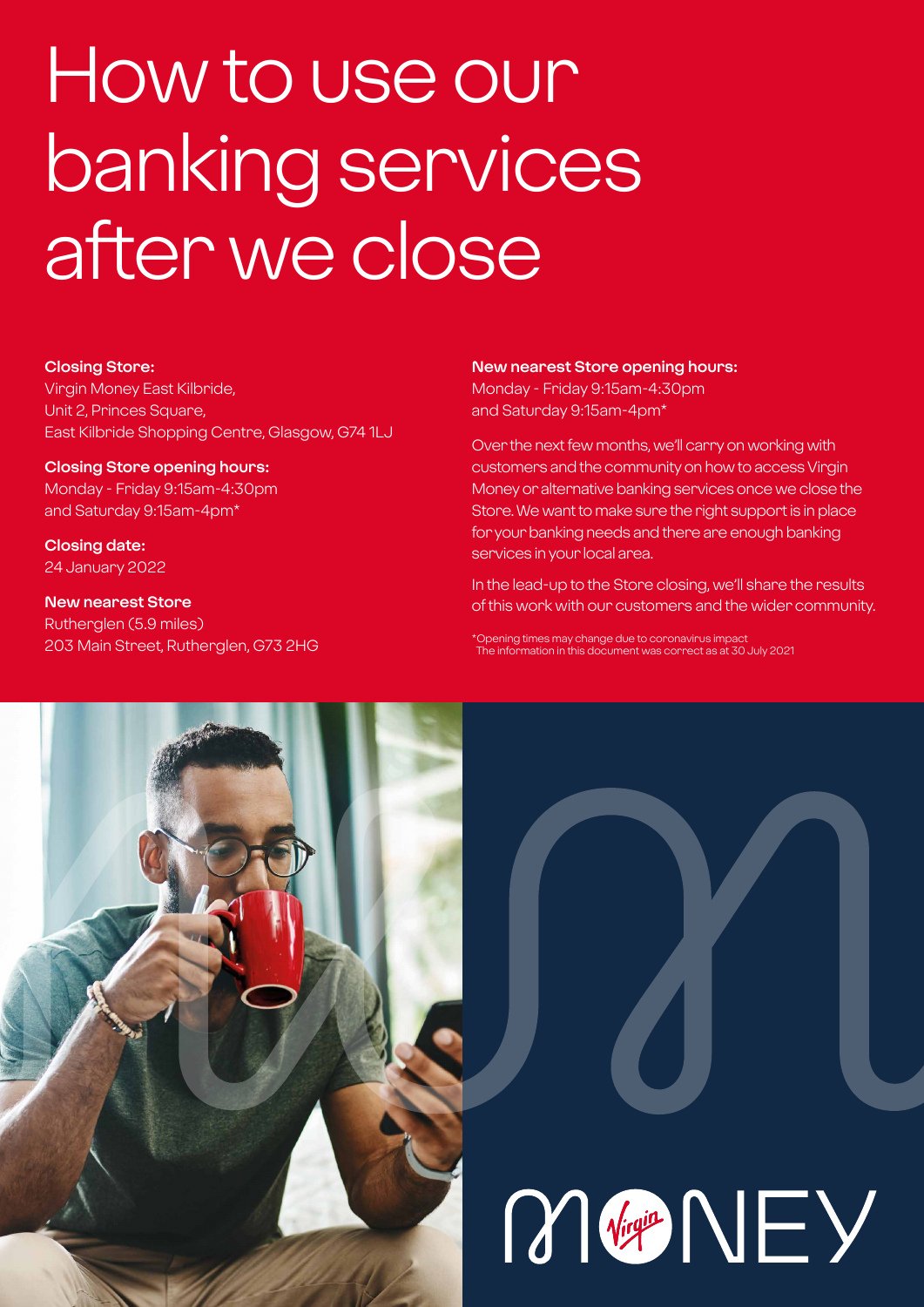## Understanding the impact of closing this Store

### Background

More and more customers are taking advantage of our digital services and only visiting Stores when they want to discuss a significant life event. Between April 2019 and July 2021 we've seen digital registrations increase from 48.7% to 57.6% across our personal customers, and daily internet banking and mobile app logins are up 66%.

It's important to balance investment in digital services with making sure our Store network continues to meet the needs of our customers. This means that we've made the difficult decision to close a number of Stores, including East Kilbride.

This decision has been reached after considerable thought and analysis which includes input from local management.

Our Stores will continue to be a really important part of what we do and we've recently refreshed and revitalised them now that we're one Virgin Money brand.

We've signed up to the UK Finance Access to Banking Standard and follow this for all Store closures: **[www.lendingstandardsboard.org.uk/wp-content/](http://www.lendingstandardsboard.org.uk/wp-content/uploads/2017/07/Access_to_Banking_Standard.pdf) [uploads/2017/07/Access\\_to\\_Banking\\_Standard.pdf](http://www.lendingstandardsboard.org.uk/wp-content/uploads/2017/07/Access_to_Banking_Standard.pdf)**. On 21 September 2020, the Financial Conduct Authority (FCA) introduced new standards which we'll also follow. More info can be found at **[www.fca.org.uk/publication/finalised](http://www.fca.org.uk/publication/finalised-guidance/fg20-03.pdf)[guidance/fg20-03.pdf](http://www.fca.org.uk/publication/finalised-guidance/fg20-03.pdf)**

## Considerations

In trying to decide whether to close a Store, we look at a lot of different things.

As well as how often a Store is used, we look at how local customers – including potentially vulnerable groups and business customers – will be able to carry on using banking services after the Store closes.

- > Number of customers using the Store
- > Number of other Stores we have in the area
- > Distance to nearest Store
- > Change in number of transactions in Store
- > Change in customer use of Store
- > Current lease on Store
- > ATM availability
- > Access to other banks in the area
- > Banking services at the local Post Office\*\*
- > Public transport to other Stores
- > Other ways to bank (e.g. mobile, internet and phone)
- \*\*Business customers will be charged their agreed tariff for transactions, except Change Giving where the costs are recharged monthly in arrears.

Our decision to close East Kilbride Store was influenced by the following:

- > We continue to see an increase in mobile use and customers signing up for digital services.
- > Should a customer wish to use a Store for general advice or to discuss a product, Rutherglen Store is 5.9 miles away and there are a further 3 Stores within 8 miles.
- > There are other ATMs in the area that are free to use.
- > Our mobile, internet and telephone banking facilities allow customers to do most day-to-day tasks, like balance checks, viewing transactions, transferring money between accounts, paying bills and cancelling / amending regular payments. Customers can even pay in a cheque on the go.
- > Customers are also able to use our mobile app to make external payments in a number of different ways and we're continuing to make our digital banking services bigger and better.
- > The local full service Post Office is located nearby on 15 Cornwall Way and provides personal and business customers with an alternative way to do their day-to-day banking transactions, such as cash withdrawals and paying in cash and cheques.
- > Customers can get all the information about our products and services, or raise any concerns by calling us on **0800 121 7365**. Our opening times are 7am to 9pm Monday to Saturday and 10am to 5pm on Sundays.
- > All our Stores offer an identical service, with good accessibility.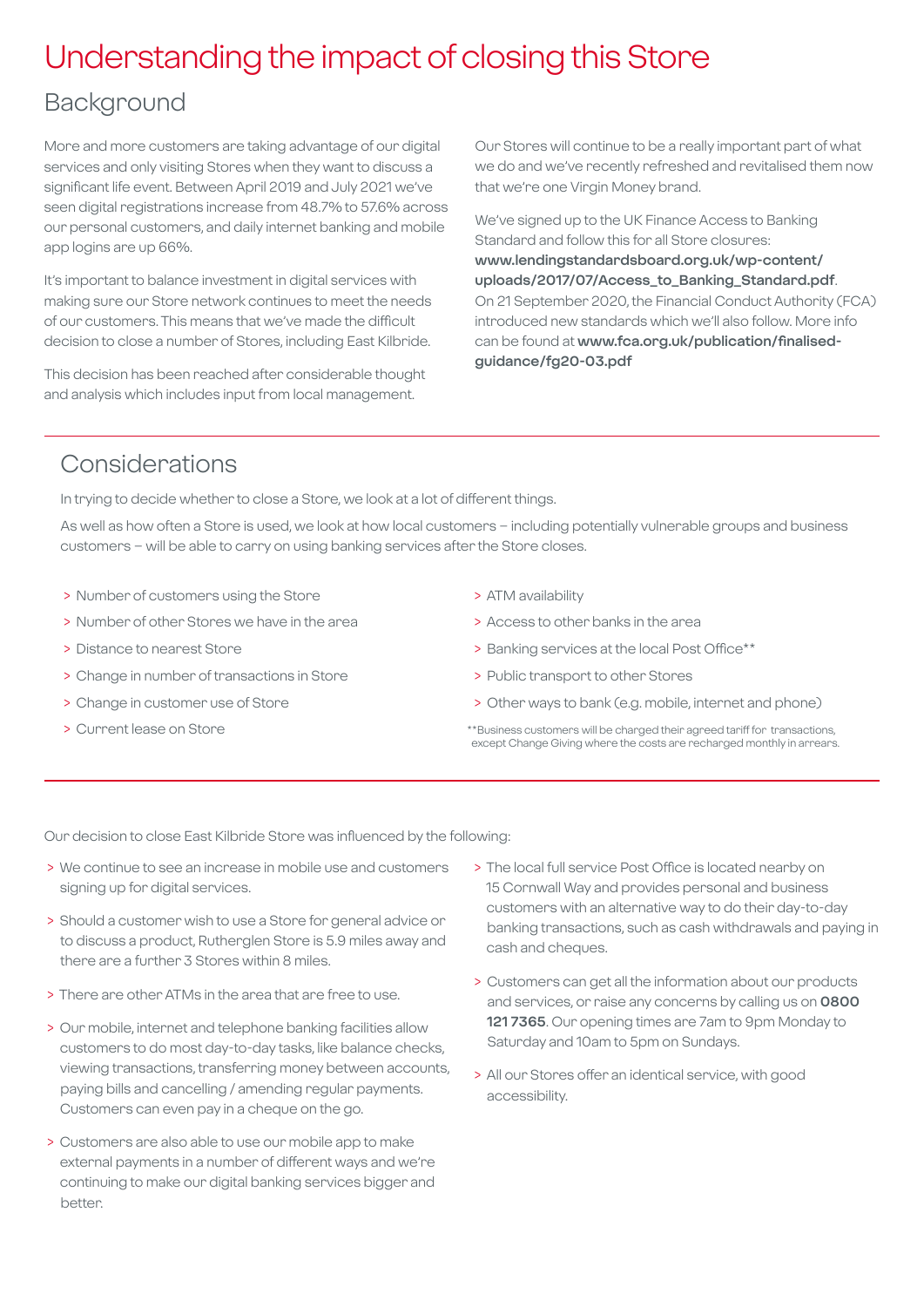## Understanding the impact of closing this Store

## What influenced our decision?

We've looked at how all customers, particularly those potentially vulnerable groups and businesses, can continue to access banking services after the Store closes. Below is some important info about how our customers are using the Store:

## $.564$

#### **Transactions down year on year**

- > **70%** of customers visited the Store 3 times or less in the last 12 months (with more than half of these also using alternative channels with 54% digitally active)
- > Of our customers aged 70 and above, 62% visited the Store on 3 days or less during the last 12 months.
- > Potentially vulnerable customers (within one or more of the following; over 70 years old, receive benefits, have a basic Personal Current Account, are Store users only or are in arrears) 66% of those customers visited the Store on 3 days or less during the last 12 months.

 > Micro Enterprises & Charities Customer Insight - 63% of micro enterprises visited the Store on 3 days or less during the last 12 months, with 44% of transactions involving cash. 63% of charities visited the Store on 3 days or less during the last 12 months, with 51% involving cash.

Our Store colleagues will actively engage with customers, including those potentially vulnerable, to discuss their options and support how they'd like to bank, along with engaging with local groups in the community.

Details of the activities, additional support requirements, feedback received and remedial action needed will be included in the Store Review document, which will be available on our website and in Stores this December.

## Local information

East Kilbride is the largest town in South Lanarkshire and is around 8 miles south of Glasgow.

The Store is situated within East Kilbride Shopping Centre, with other banks nearby including Bank of Scotland, TSB, Barclays, Santander and Royal Bank of Scotland.

Rutherglen Store, which is 5.9 miles away, also offers a full service in Store.

Another alternative is the new BankHUB in Cambuslang which is 4.9 miles away. This is a Post Office branch where local Bank's including Virgin Money, come together to offer a unique service where you can pay in cash and cheques, withdraw cash, pay utility bills and book an appointment.

#### **Transport Links**

Local bus services run between East Kilbride and Rutherglen every 10 minutes, with journey times from 41 minutes.

Trains from East Kilbride to Rutherglen travel via Glasgow Central Station, with a journey time of 32 minutes. Our Glasgow City Store on Queen Street is within walking distance of the train station.

Road links between East Kilbride and Rutherglen are serviced by the A749/A730 with an estimated journey time of 18 minutes.

#### **Mobile Phone Signal availability**

East Kilbride is well serviced by all national mobile phone networks with 4G services available from all national operators. (source Ofcom)

#### **ISP & available speeds**

East Kilbride is well serviced by all national providers with standard and superfast broadband availability. (source Ofcom)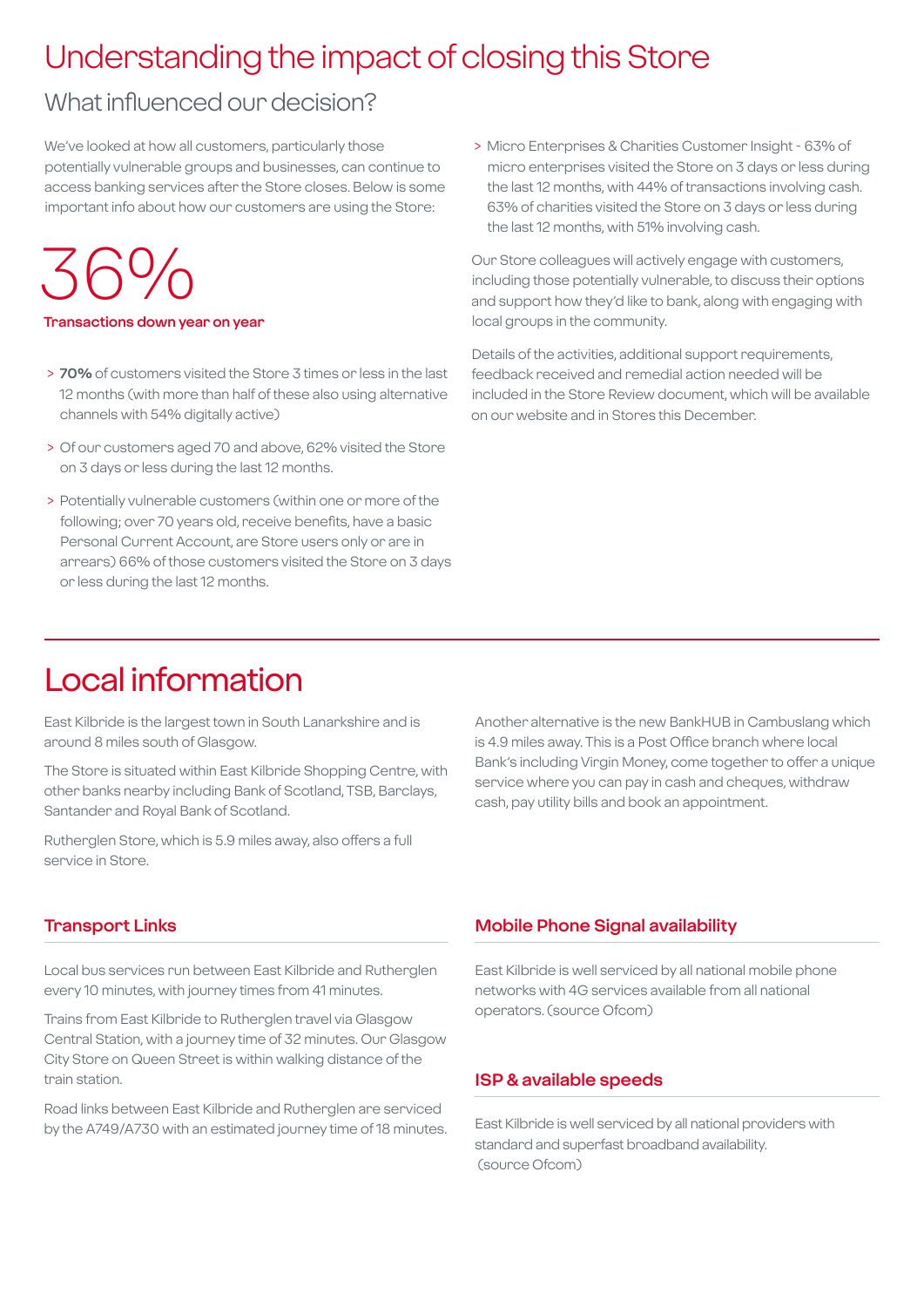## Distances to local services from the closing Store

#### **Distance to our nearest Stores** virginmoney.com/store-finder



**Rutherglen** 203 Main Street, Rutherglen, G73 2HG Monday - Friday 9:15am-4:30pm and Saturday 9:15am-4pm\*



#### **Hamilton**

135 Almada Street, Hamilton, ML3 0EX Monday - Friday 9:15am-4:30pm\*



#### **Newton Mearns**

15a The Avenue, Newton Mearns, G77 6AA Monday - Friday 9:15am-4:30pm and Saturday 9:15am-4pm\*



#### **Glasgow - Shawlands**

21 Kilmarnock Road, Glasgow, G41 3YW Monday - Friday 9:15am-4:30pm and Saturday 9:15am-4pm\*

#### **Distance to Post Office**

#### www.postoffice.co.uk/branch-finder



## 0.3 miles

**East Kilbride** 15 Cornwall Way, East Kilbride, G74 1JP Monday - Friday 9am-5:30pm and Saturday 9am-12:30pm There is a full service Post Office available on Cornwall Way in East Kilbride.

#### **Competitor sites in current location?**

#### **Nearest Link ATM**

link.co.uk/atm-locator





### 0.07 miles **Bank of Scotland**

41 Princes Mall, East Kilbride Shopping Centre, Glasgow, G74 1LB

## Other places you can bank locally





You can get a copy of this impact assessment on our website, in Store or by calling us.

- > Unit 2, Princes Square, East Kilbride Shopping Centre, Glasgow, G74 1LJ
- > 0800 121 7365
- > virginmoney.com/store-closures